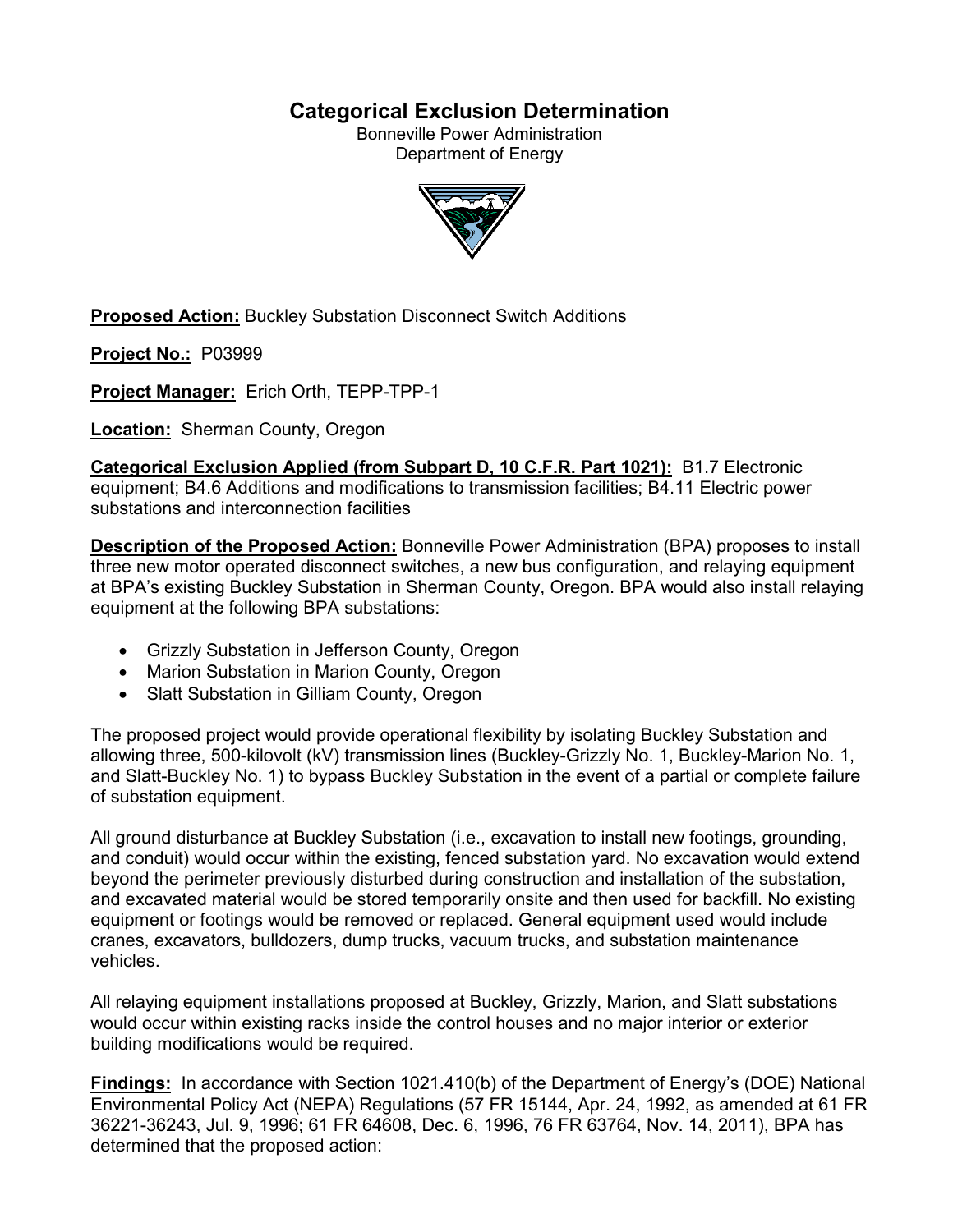- 1) fits within a class of actions listed in Appendix B of 10 CFR 1021, Subpart D (see attached Environmental Checklist);
- 2) does not present any extraordinary circumstances that may affect the significance of the environmental effects of the proposal; and
- 3) has not been segmented to meet the definition of a categorical exclusion.

Based on these determinations, BPA finds that the proposed action is categorically excluded from further NEPA review.

*/s/ Walker Stinnette* Walker Stinnette, EC-4 Contract Environmental Protection Specialist Flux Resources, LLC

Reviewed by:

*/s/ Carol P. Leiter* Carol P. Leiter Supervisory Environmental Protection Specialist

Concur:

*/s/ Katey C. Grange April 15, 2022* Katey C. Grange Date NEPA Compliance Officer

Attachment(s): Environmental Checklist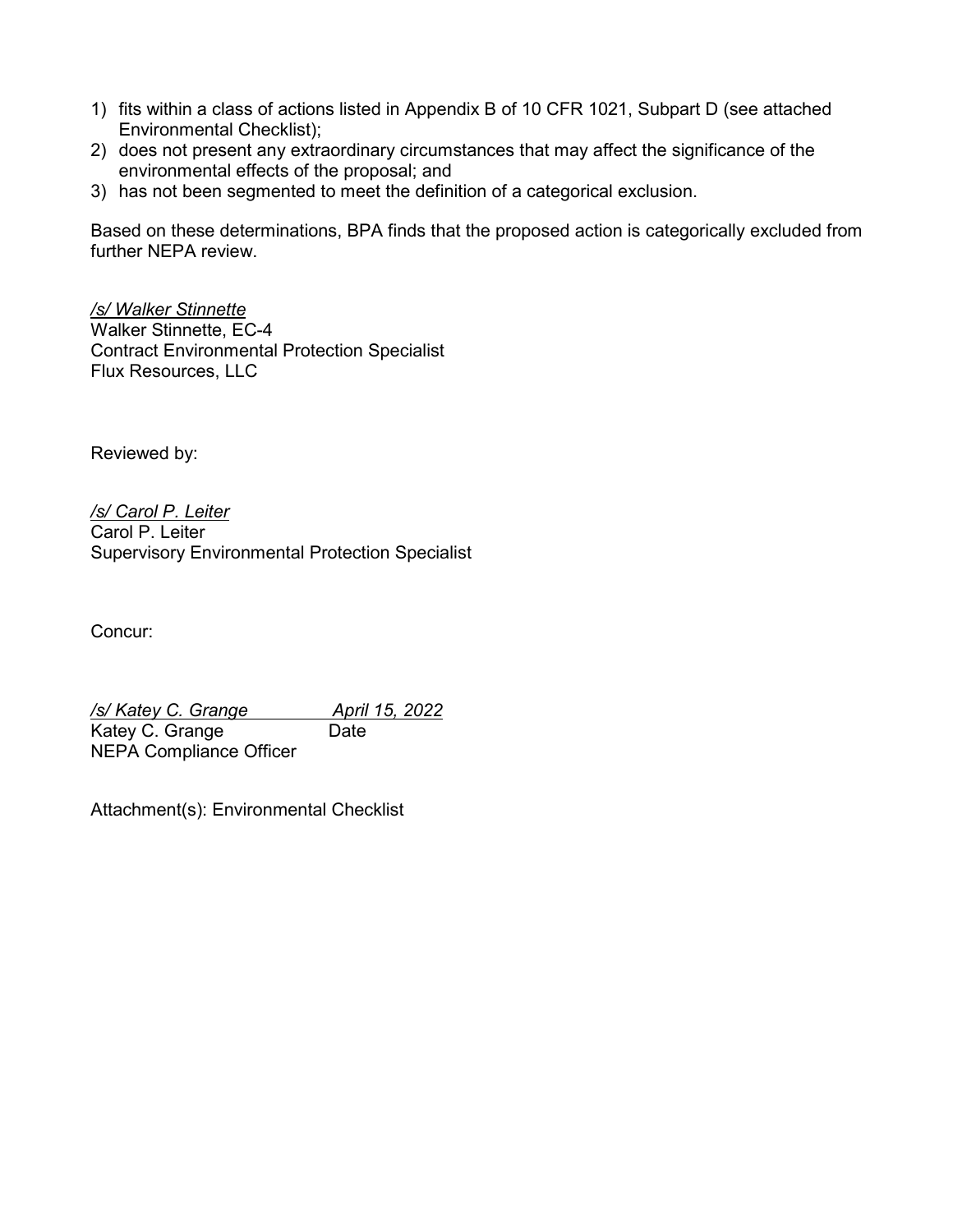# **Categorical Exclusion Environmental Checklist**

This checklist documents environmental considerations for the proposed project and explains why the project would not have the potential to cause significant impacts on environmentally sensitive resources and would meet other integral elements of the applied categorical exclusion.

**Proposed Action:** Buckley Substation Disconnect Switch Additions

## **Project Site Description**

The proposed action would require work at four existing BPA substations. The primary project site is located on BPA fee-owned property at Buckley Substation in Sherman County, Oregon (Township 4 South, Range 15 East, Section 11). All proposed actions, including any material laydown or equipment staging, would occur within the existing footprint of the fenced substation yard, which has been heavily disturbed and consists of compacted, non-native rock and is maintained clear of vegetation. No wetlands or water bodies are present within 500 feet of the project site. Outside of the substation yard, the surrounding area is primarily characterized by agricultural land use interspersed with isolated, undeveloped grasslands.

All proposed actions at the following substations would occur inside the existing control houses:

- Grizzly Substation within BPA's easement on the United States Forest Service (USFS) Ochoco National Forest in Jefferson County, Oregon (Township 12 South, Range 14 East, Section 35)
- Marion Substation on BPA fee-owned property in Marion County, Oregon (Township 9) South, Range 1 East, Donation Land Claims 46, 47, and 55)
- Slatt Substation on BPA fee-owned property in Gilliam County, Oregon (Township 3 North, Range 21 East, Section 35)

# **Evaluation of Potential Impacts to Environmental Resources**

## **1. Historic and Cultural Resources**

Potential for Significance: No

Explanation: Buckley, Grizzly, and Slatt substations are not eligible for inclusion in the National Register of Historic Places (NRHP). Although Marion Substation has been determined eligible for inclusion in the NRHP, the proposed undertaking would not alter the integrity or eligibility of the property. All ground-disturbing activities would occur within the previouslydisturbed Buckley Substation yard. Therefore, the proposed undertaking would have no potential to cause effects to historic properties.

## **2. Geology and Soils**

Potential for Significance: No

Explanation: Localized gravel and underlying soil disturbance would occur during construction in the existing substation yard. Standard erosion control measures would be implemented to prevent sediment migration off site, including potential wind erosion. Any excess spoils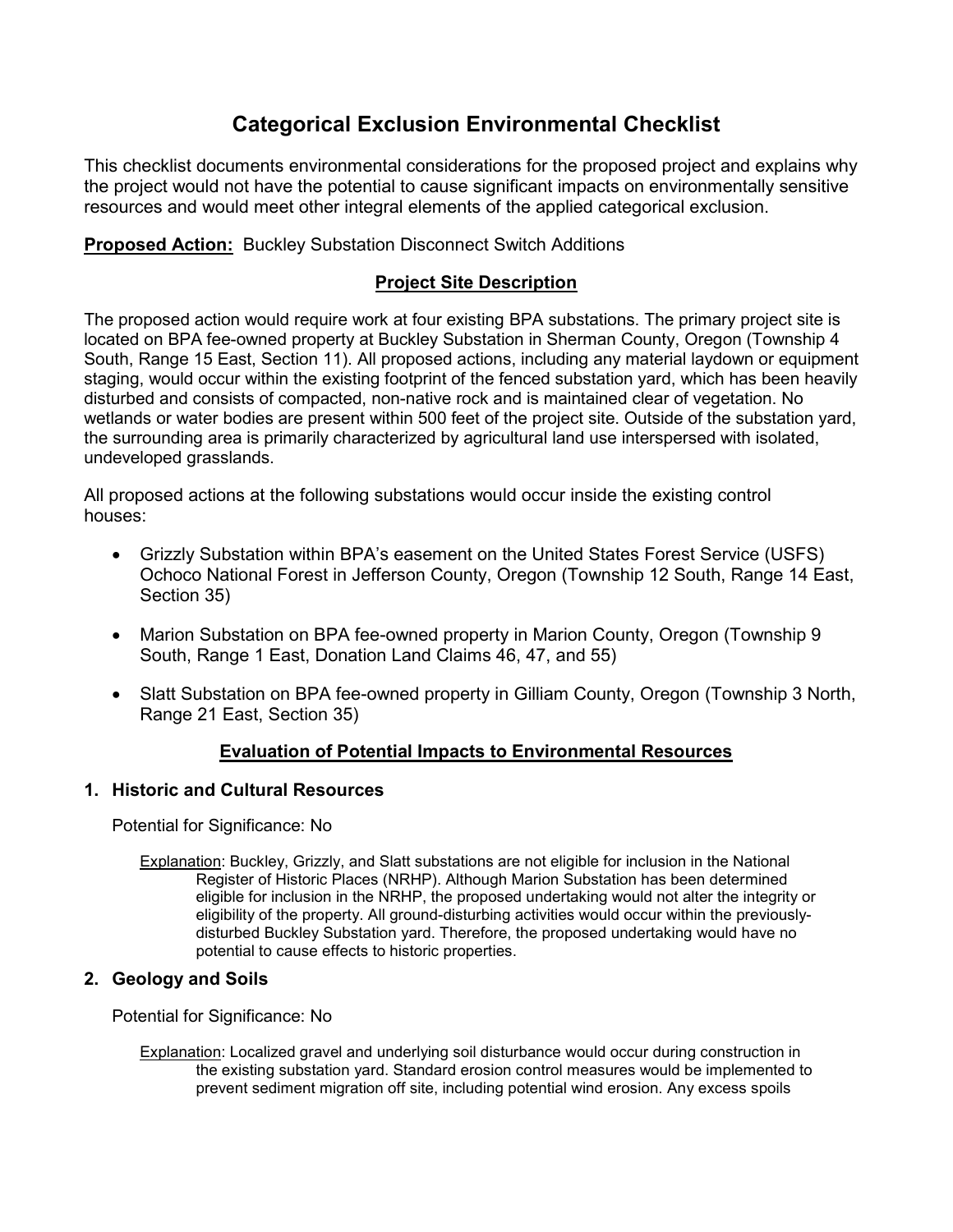generated during project activities would be disposed of according to all local, state, and federal regulations.

## **3. Plants (including Federal/state special-status species and habitats)**

Potential for Significance: No

Explanation: All proposed work would occur within the existing substation yard, which is maintained clear of vegetation. Therefore, the proposed action would have no effect on plant species or habitats.

#### **4. Wildlife (including Federal/state special-status species and habitats)**

Potential for Significance: No

Explanation: All proposed work would occur within the existing substation yard and would not require any permanent habitat disturbance or removal. Minor and temporary disruption of normal wildlife behavior could occur from elevated noise and human presence during construction. There are no known occurrences of any special-status wildlife species, and no suitable special-status species habitat is present.

#### **5. Water Bodies, Floodplains, and Fish (including Federal/state special-status species, ESUs, and habitats)**

Potential for Significance: No

#### **6. Wetlands**

Potential for Significance: No

Explanation: All proposed work would occur within the existing substation yard, and no wetlands are present. Therefore, the proposed action would not impact wetlands..

#### **7. Groundwater and Aquifers**

Potential for Significance: No

Explanation: The limited ground excavation for footings in the existing gravel yard would not be expected to have any potential to reach groundwater or impact any local aquifers.

#### **8. Land Use and Specially-Designated Areas**

Potential for Significance: No

Explanation: The proposed action is consistent with current land uses, and the project site is not located in a specially-designated area. Therefore, the proposed action would not impact land use or specially-designated areas.

#### **9. Visual Quality**

Potential for Significance: No

Explanation: All proposed work would occur within the existing substation yard, and no water bodies, floodplains, or fish-bearing streams are present. Therefore, the proposed action would not impact water bodies and floodplains and would have no effect on special-status fish species or habitats.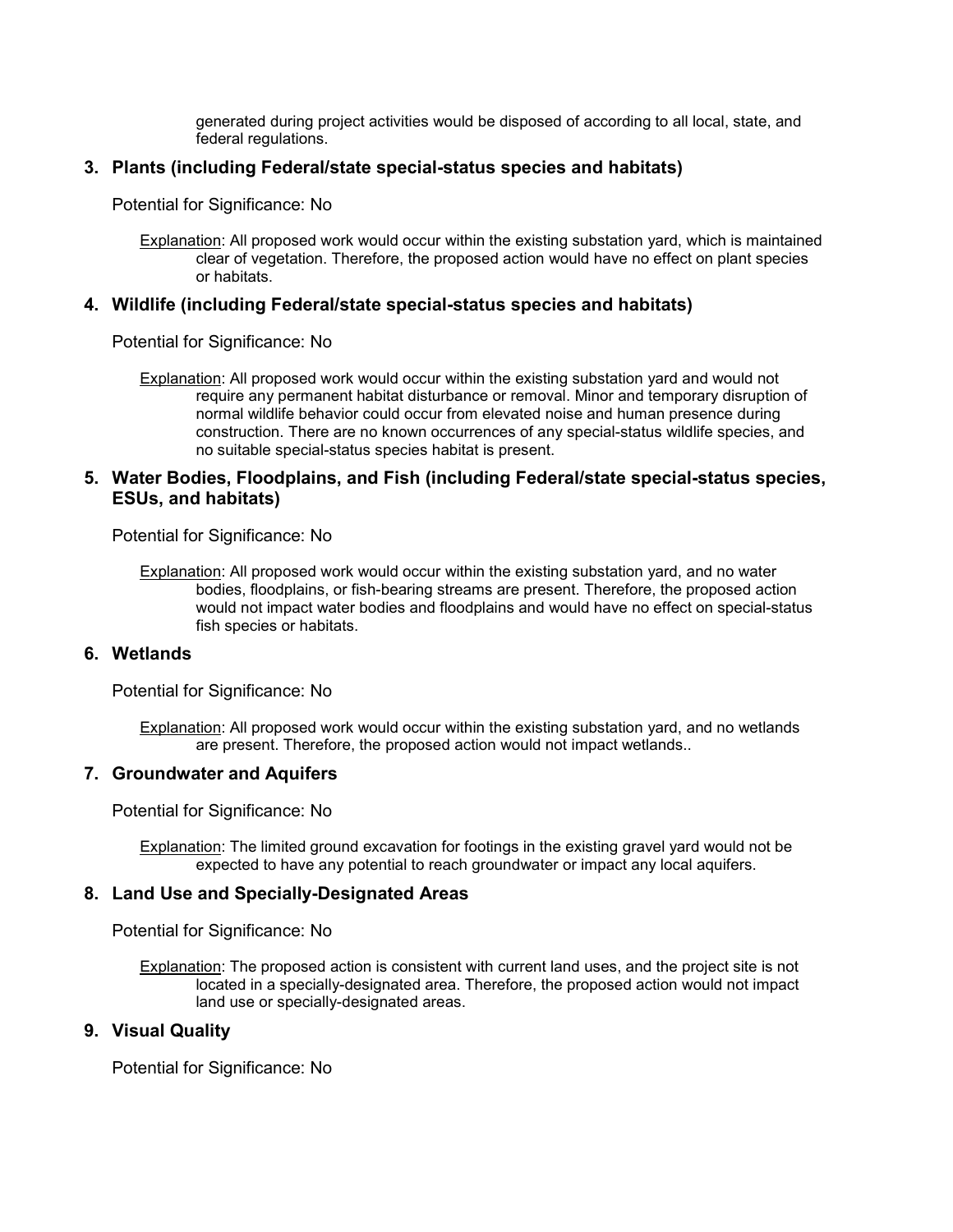Explanation: The equipment replacements would be similar in size and appearance to existing equipment, and the associated footing modifications in the substation yard would not have a noticeable impact on the baseline visual quality at the site.

## **10. Air Quality**

Potential for Significance: No

Explanation: Construction activities could result in a minor and temporary increase in dust and emissions in the local area. Standard wind erosion and sediment controls would be implemented to minimize dust, as needed. There would be no change to air quality after construction is completed.

#### **11. Noise**

Potential for Significance: No

Explanation: The project site is in an isolated, rural area surrounded by active agricultural fields. The activities in the substation yard are consistent with routine operation and maintenance of an electric facility. During construction, use of vehicles and equipment and general construction activities could temporarily and intermittently produce noise at levels higher than current ambient conditions. There would be no long-term change in ambient noise following completion of the project.

## **12. Human Health and Safety**

Potential for Significance: No

Explanation: All standard safety protocols would be followed throughout project construction, and standard construction best management practices would minimize risk to human health and safety. Therefore, the proposed action would not be expected to impact human health and safety.

# **Evaluation of Other Integral Elements**

The proposed project would also meet conditions that are integral elements of the categorical exclusion. The project would not:

**Threaten a violation of applicable statutory, regulatory, or permit requirements for environment, safety, and health, or similar requirements of DOE or Executive Orders.**

Explanation: N/A

**Require siting and construction or major expansion of waste storage, disposal, recovery, or treatment facilities (including incinerators) that are not otherwise categorically excluded.**

Explanation: N/A

**Disturb hazardous substances, pollutants, contaminants, or CERCLA excluded petroleum and natural gas products that preexist in the environment such that there would be uncontrolled or unpermitted releases.**

Explanation: N/A